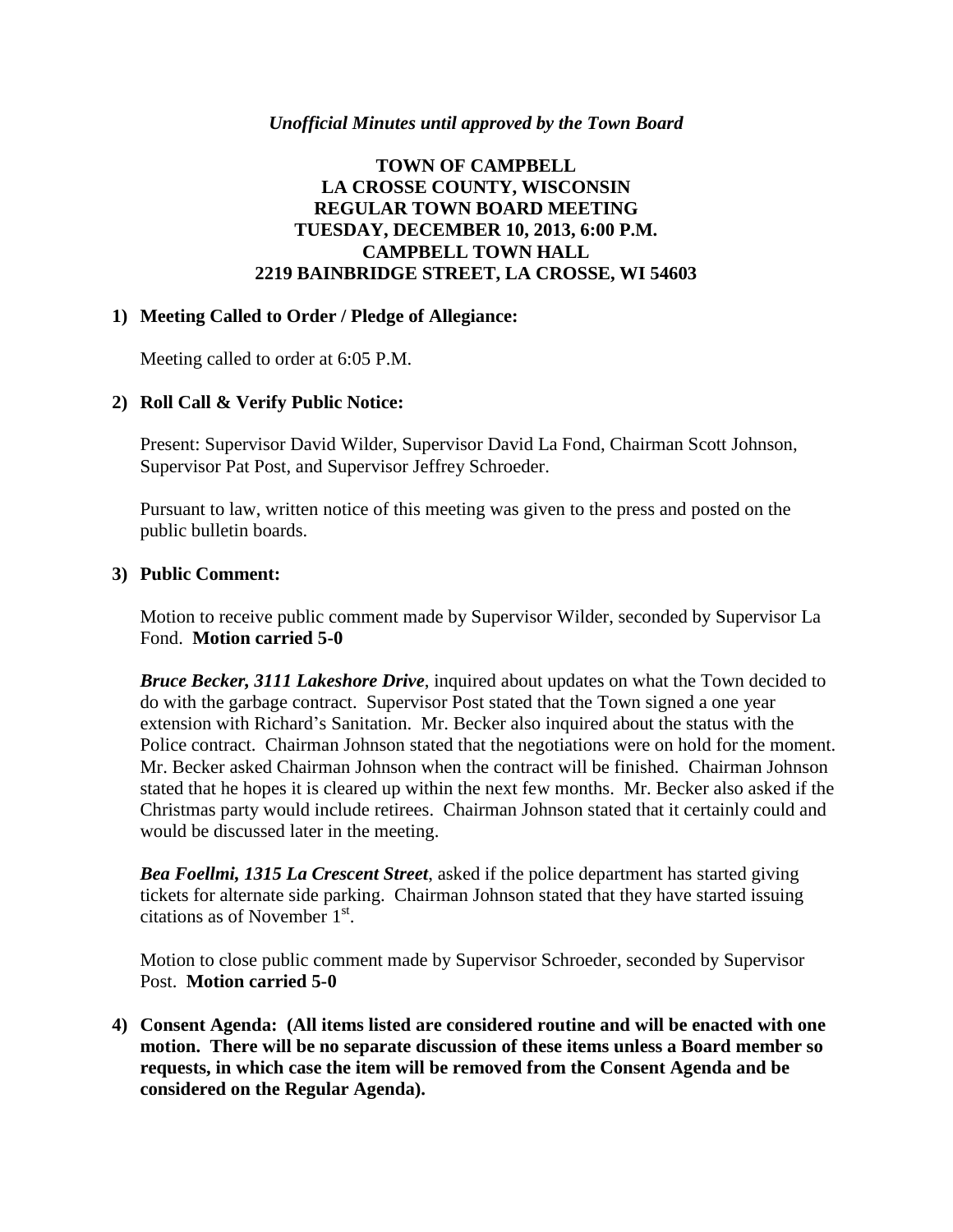**A) Approval of Minutes:** Regular Town Board Meeting 11/12/2013, Special Town Board Meeting 11/20/2013

## **B) Plan Commission Meeting Recommendations: (no meetings)**

## **C) Payment of Bill:**

Motion to approve the Consent Agenda made by Supervisor Schroeder, seconded by Supervisor Post. **Motion carried 5-0**

## **5) Old Business:**

**A)** Discussion on La Crosse County Mitigation Project.

Clerk Hawkins presented the list put together by Clerk Hawkins, David Bonifas (Mississippi River Regional Planning Commission), and Keith Butler (La Crosse County Emergency Management Coordinator) to the Board for approval to submit as part of the Town's mitigation plan.

Motion to approve the Mitigation ideas as presented from La Crosse County made by Supervisor Post, seconded by Supervisor Schroeder. **Motion carried 5-0**

## **6) New Business:**

**A)** Approval of a Temporary Class "B" Retailer's License for 3 Rivers Bass Club for January 25, 2014 at Nelson Park.

Shane Schultz, 3 Rivers Bass Club Representative, gave information regarding the proposed event. Mr. Schultz suggested that the tent would be placed on shore in the same spot as last year's event.

Motion to approve a Temporary Class "B" Retailer's License for 3 Rivers Bass Club for January 25, 2014 at Nelson Park made by Supervisor Post, seconded by Supervisor Wilder. **Motion carried 5-0**

**B)** Approval of an amendment to Town of Campbell Ordinance #1.10(L)(3) relating to Joint Municipal Court Fees.

Motion to approve an amendment to Town of Campbell Ordinance  $#1.10(L)(3)$  relating to Joint Municipal Court Fees made by Supervisor Schroeder, seconded by Supervisor Post. **Motion carried 5-0**

**C)** Approval of Maintenance Contract Agreement for Assessing, Consulting and Appraisal Services with Pauls & Associates, Inc.

Chairman Johnson asked Clerk Hawkins if there was a price difference from previous contract with the new proposed contract. Clerk Hawkins stated that the contract amount